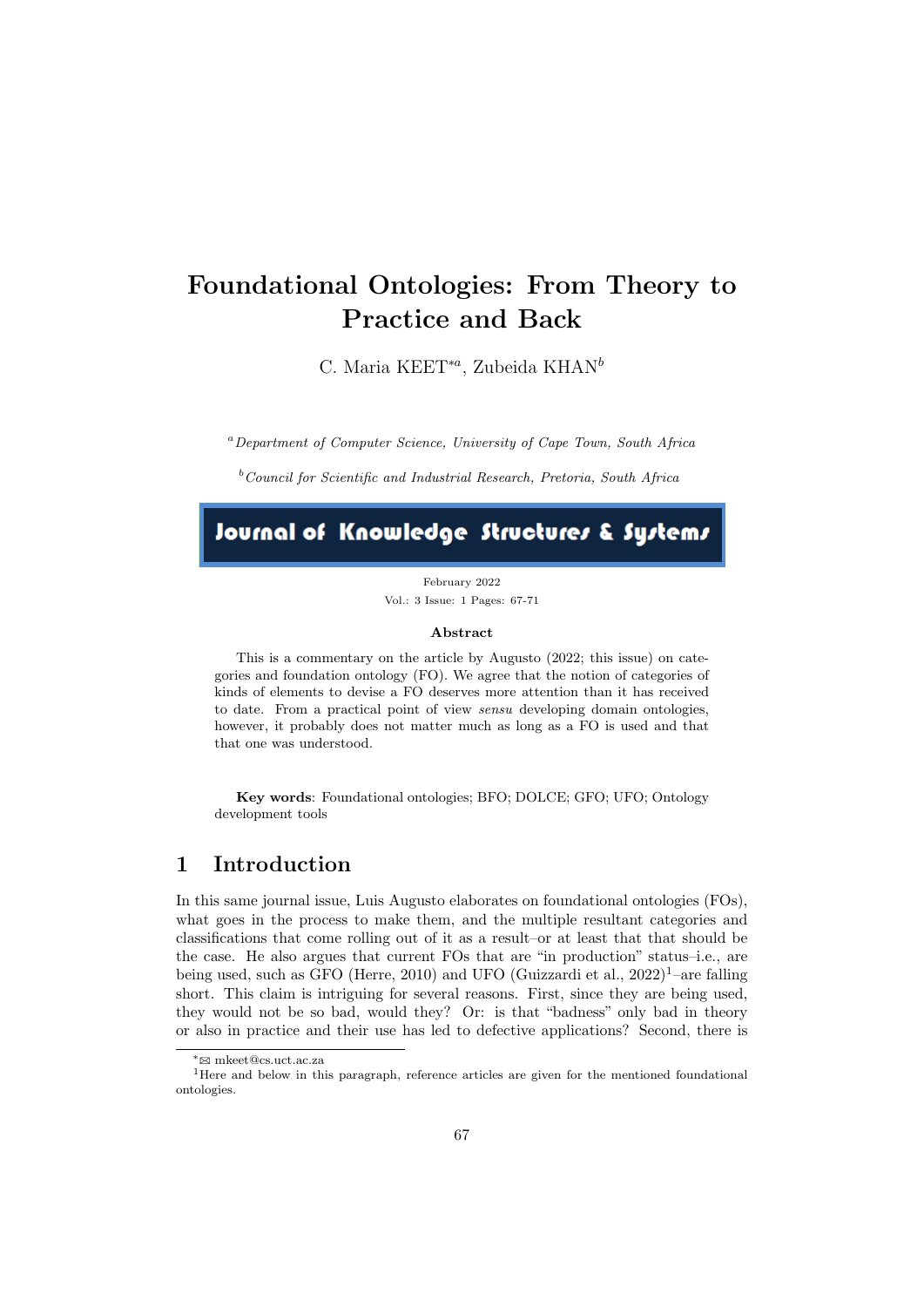one empirical evaluation on the effectiveness of FO/no-FO in domain ontology development (Keet, 2011) and one regarding FOs in conceptual data model development for database and software application design (Verdonck et al., 2019) and they both concluded that the quality of the resultant ontologies and models are better thanks to using a FO compared to not using one. Different FOs were used in those experiments (BFO [Arp et al., 2015], DOLCE [Masolo et al., 2003], and UFO). If those defects in FOs are non-negligible, then, to substantiate the claim of inadequate FOs, should they not have been either fixed or substituted with a better-designed FO, the experiments re-run, and determined that the quality of the ontologies and models is even better? Third, might it not be a bigger problem that many an artefact with a ".owl" file extension would benefit comparatively more from using at least one of the existing FOs rather than waiting for an even better FO? In this brief commentary, we cannot possibly answer all these questions, but shall touch upon the aspects of key elements and the notion of operationalising the use of FOs for "the masses," i.e., beyond scholarship in philosophy. As disclaimer, perhaps: we are looking at the matter from an Applied Ontology angle and are akin to "philosophy users" rather than philosophers by training.

# 2 On Considering Key Content of a FO

Augusto commences with stating two criteria against which to hold a FO: "It is largely agreed that the ontological categories . . . (i) should be understood as the most general kinds of things and (ii) are organized in a non-overlapping finite hierarchy. This establishes generality and well-foundedness as two of the main requirements of a categorial ontological account that aims at being a foundational ontology" (Augusto, 2022, pp. 4-5), where he means that to refer to considering core distinctions in "ontological categories," such as between universal vs particular, substantial vs nonsubstantial, qualities or not, and so on. Augusto then claims that "we are often confronted with projects that are seen as foundational ontologies when in fact they do not satisfy these conditions" (ibid., p. 5). We split this complaint up into two components: the kind of urelements and, within those, the categories that could be in a FO.

The first step would be to decide on some fundamental views and consequent "furniture" of the universe. Most FO developers did so to some extent, as has been described in the documentation related to the respective FOs; e.g., 3-dimensionalism vs 4-dimensionalism and whether it concerns universals or concepts. One factor that they did gloss over, is the limitations imposed by the logic they used to represent the FO and the ontological decisions embedded within it (Fillottrani & Keet, 2020). For instance, first order predicate logic does not distinguish between universals and relational qualities or universals and concepts–they are all just mere predicates–and does take the stance for the so-called "standard view" on relations (cf. "positionalist" or "anti-positionalist" (Fine, 2000). If one wants such fundamental distinctions, a new logic must be defined, which neither of the FO developers did. Assessed with philosophical glasses on, one can hold them accountable for this gap in the documented FO design decisions. With engineering glasses on, such perceived to be required precision it would demand, like a many-sorted logic or a second-order logic, mostly negatively affects any chances of practical use except for the positionalist stance that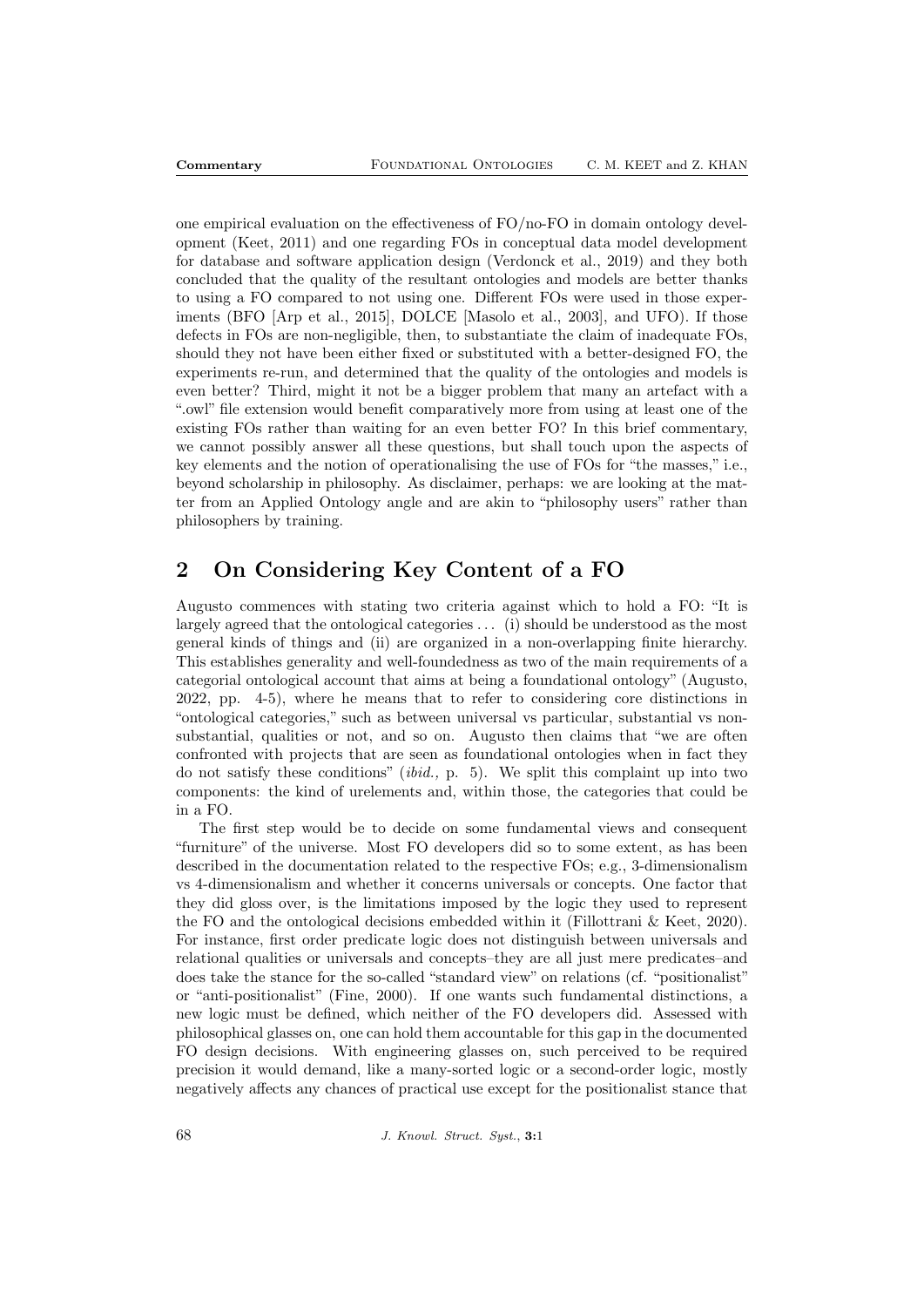is commonplace in conceptual data modelling.

Most FOs are all very similar in those fundamental representational aspects, such as settling for the 3-dimensionalist view. They also mention one philosophical theory or another, which is, to a certain extent, reflected in the representation of the entities. A descriptive ontology such as DOLCE allows entities that are dependent on human thoughts and beliefs to be represented while a realist ontology such as BFO aims for the representation of entities that are free of that. DOLCE is an ontology of particulars, whereas BFO is an ontology of universals and with this ideology, entities must have instances. However, practically, if an ontology developer were to merge ontologies with such conflicting philosophies, it would not pose a problem. The entities can co-exist having owl:Thing as a top node and the rest of the DOLCE and BFO taxonomy exist as OWL classes, since one cannot enforce in the logic whether entities in an ontology must have instances or not. In practice, the ontology language/logic is agnostic about such philosophical considerations.

## 3 Operationalising Those Categories

There are situations where actual or possible differences in philosophical viewpoint and content do matter. An aspect that emerged in the empirical evaluation of FO use (Keet, 2011), were challenges in aligning one's domain entities to the appropriate category in a FO without the manual help of the philosopher, deciding on which relations there were to use, how to structure the main entities in a hierarchy, and which of the FOs to pick. A FO can assist solving some of these design issues in ontology development. This requires the ontology developer to investigate ontological commitments, modelling choices, and other pre-requisites before selecting one of the several existing FOs. To assist with this selection, there are several artefacts, e.g., the ONSET foundational ontology selection tool (Khan & Keet, 2012), the BFO classifier [1], and comparative reports (for the most recent one, see Partridge et al., 2020). ONSET is a tool that features five "ontology developer perspectives" categories that are used to automatically calculate an appropriate FO, to choose, among others, ontological commitments, the language it is represented in, or the ontology ecosystem around it. For instance, selecting ontological commitments "eternalist, endurantism, use of general extensional mereology, actualism, multiplicative, realist, universals" among the multiple-choice questions returns as best option BFO, but it cannot meet the "multiplicative" and "GEM" requirements that DOLCE does meet (but it does not commit to universals). For detailed comparison on the actual content, it is possible to query alignments and conflicts of the actual contents of BFO, DOLCE and GFO in the repository of FOs, ROMULUS (Khan & Keet, 2016). Seemingly the same category easily can result in a clash. For instance, BFO, GFO, and DOLCE all have "temporal region," which in their respective descriptions sound like they mean the same thing. However, their placement in their respective taxonomies differ (as spacetime, occurrent, or abstract), which would result in inconsistencies if they were to be integrated. Whether these were firm ontological convictions or crept in as an encoding artefact is not fully clear. Perhaps it serves to reassess those over running off to develop yet another FO.

With the BFO classifier to assist a user to figure out what kind of entity they have, branches in the taxonomy are traversed based on the answers to questions that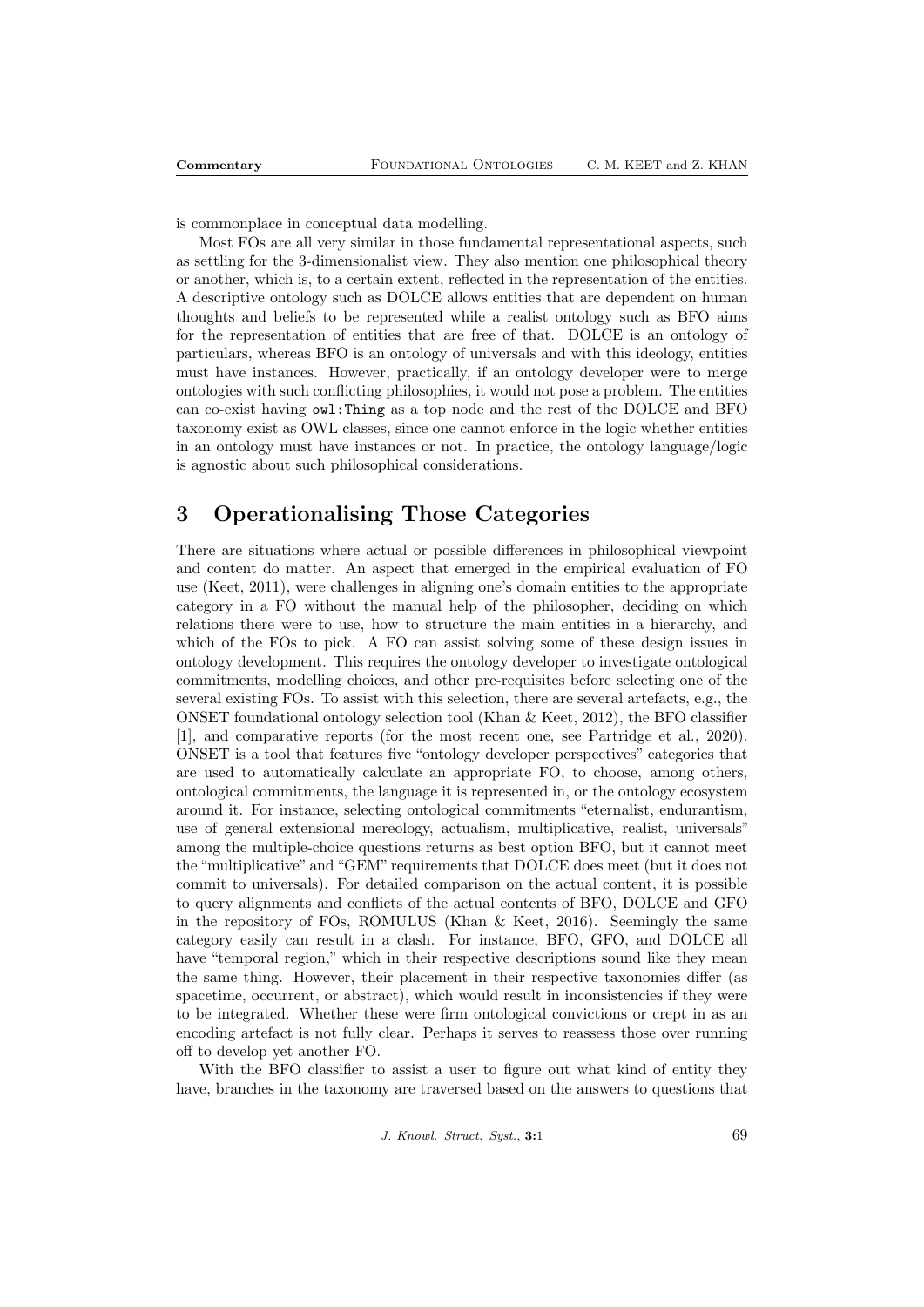determine the appropriate subclass. For instance, "may the entity be copied between a number of bearers?  $(Y/N)$ "; if yes, then it is a generically dependent continuant in BFO; if not, then it is a generically dependent continuant. It is less straightforward when one has to decide between three siblings, since then either at least two  $Y/N$ questions are needed, or the answer needs to use some terminology of which the meaning remains intuitive. For instance, to determine the appropriate subclass of "Material entity" in BFO, which can be object, object aggregate, and fiat object part, and to distinguish between the four subclasses of bfo:occurrent.

What perhaps seems to be mere tool support actually demands laying bare also the implicit choices and it reveals any lack of clarity in the design or documentation. Among others: which features the FOs should be compared on and whether an answer to that can be found, whether some characteristics are more important, and how to devise a good question for a decision diagram to accurately distinguish between siblings in a hierarchy, which requires there to be explicit desiderata and a clear distinguishing characteristic between the siblings.

# 4 Concluding Remarks

While the notion of categories of kinds of elements to devise a FO indeed deserve more attention than they received to date, from a practical viewpoint, using a FO–any one of them–is better than none. Furthermore, trying to actually use them in domain ontology development may reveal implicit FO design decisions, which then can either improve the documentation and tooling support or spur updates to the FOs used.

### References

- Arp, R., Smith, B. & Spear, A. D. (2015). Building ontologies with Basic Formal Ontology. MIT Press.
- Augusto, L. M. (2022). Categories and foundational ontology: A medieval tutorial. Journal of Knowledge Structures  $\mathcal{B}$  Systems, 3(1), 1-56.
- Fillottrani, P. R. & Keet, C. M. (2020). An analysis of commitments in ontology language design. In B. Brodaric  $\&$  F. Neuhaus (eds.), *Proceedings of the 11th* International Conference on Formal Ontology in Information Systems 2020 , FAIA vol. 330 (pp. 46-60). IOS Press.
- Fine, K. (2000). Neutral relations. *Philosophical Review*, 109(1), 1-33.
- Guizzardi, G., Benevides, A. B., Fonseca, C., Porello, D., Almeida, J. P., & Sales, T. P. (2022). UFO: Unified Foundational Ontology. Applied Ontology (in press).
- Herre, H. (2010). General Formal Ontology (GFO): A foundational ontology for conceptual modelling. In R. Poli, M. Healy, & A. Kameas (eds.), Theory and applications of ontology: Computer applications (pp. 297-345). Springer.
- Keet, C. M. (2011). The use of foundational ontologies in ontology development: An empirical assessment. In G. Antoniou et al. (eds.), *Proceedings of the 8th* Extended Semantic Web Conference, LNCS vol. 6643 (pp. 321-335). Springer.